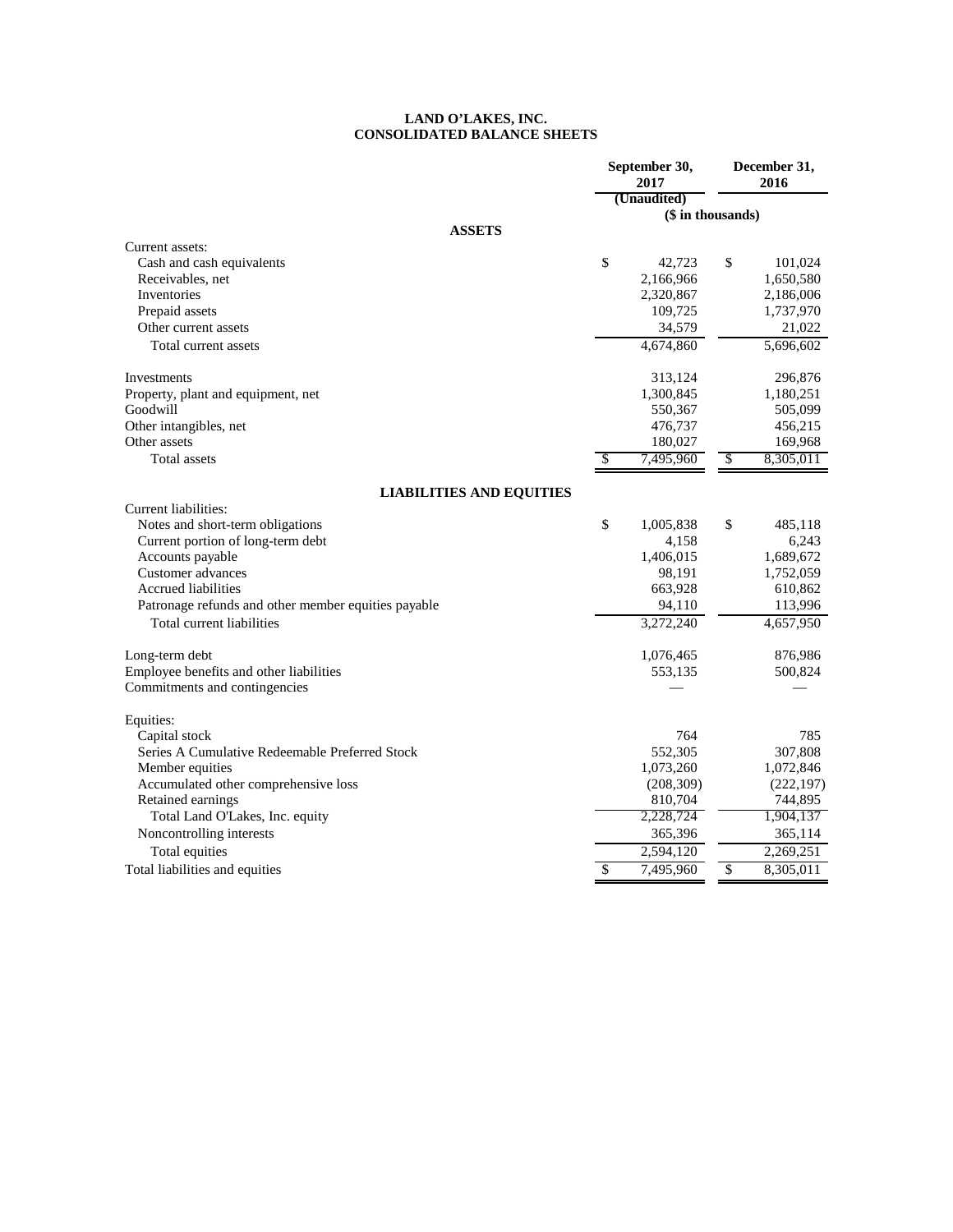## **CONSOLIDATED STATEMENTS OF OPERATIONS LAND O'LAKES, INC. (Unaudited)**

|                                                             | <b>For the Three Months Ended</b><br>September 30, |           |    |                   | <b>For the Nine Months Ended</b><br>September 30, |              |    |           |  |
|-------------------------------------------------------------|----------------------------------------------------|-----------|----|-------------------|---------------------------------------------------|--------------|----|-----------|--|
|                                                             |                                                    | 2017      |    | 2016              |                                                   | 2017         |    | 2016      |  |
|                                                             |                                                    |           |    | (\$ in thousands) |                                                   |              |    |           |  |
| Net sales                                                   | S.                                                 | 2,821,018 | S. | 2,830,472         |                                                   | \$10,170,214 | \$ | 9,973,734 |  |
| Cost of sales                                               |                                                    | 2,482,534 |    | 2,513,779         |                                                   | 8,993,236    |    | 8,811,771 |  |
| Gross profit                                                |                                                    | 338,484   |    | 316,693           |                                                   | 1,176,978    |    | 1,161,963 |  |
| Selling, general and administrative                         |                                                    | 293,889   |    | 296,905           |                                                   | 874,705      |    | 873,240   |  |
| Earnings from operations                                    |                                                    | 44,595    |    | 19,788            |                                                   | 302,273      |    | 288,723   |  |
| Interest expense, net                                       |                                                    | 18,148    |    | 17,621            |                                                   | 51,687       |    | 47,620    |  |
| Other expense (income), net                                 |                                                    |           |    | (302)             |                                                   | (171)        |    | (302)     |  |
| Equity in earnings of affiliated companies                  |                                                    | (11,206)  |    | (10, 485)         |                                                   | (41, 347)    |    | (35,730)  |  |
| Earnings before income taxes                                |                                                    | 37,653    |    | 12,954            |                                                   | 292,104      |    | 277,135   |  |
| Income tax (benefit) expense                                |                                                    | (9, 849)  |    | 4,817             |                                                   | 21,747       |    | 30,698    |  |
| Net earnings                                                |                                                    | 47,502    |    | 8,137             |                                                   | 270,357      |    | 246,437   |  |
| Less: net earnings attributable to noncontrolling interests |                                                    | 11,003    |    | 6,783             |                                                   | 49,494       |    | 56,160    |  |
| Net earnings attributable to Land O'Lakes, Inc.             |                                                    | 36,499    | S. | 1,354             |                                                   | 220,863      |    | 190,277   |  |
| Applied to:                                                 |                                                    |           |    |                   |                                                   |              |    |           |  |
| Allocated patronage                                         | \$                                                 | 12,793    | \$ | 13,668            | \$                                                | 129,135      | \$ | 128,719   |  |
| Retained earnings                                           |                                                    | 23,706    |    | (12,314)          |                                                   | 91,728       |    | 61,558    |  |
|                                                             |                                                    | 36,499    |    | 1,354             |                                                   | 220,863      |    | 190,277   |  |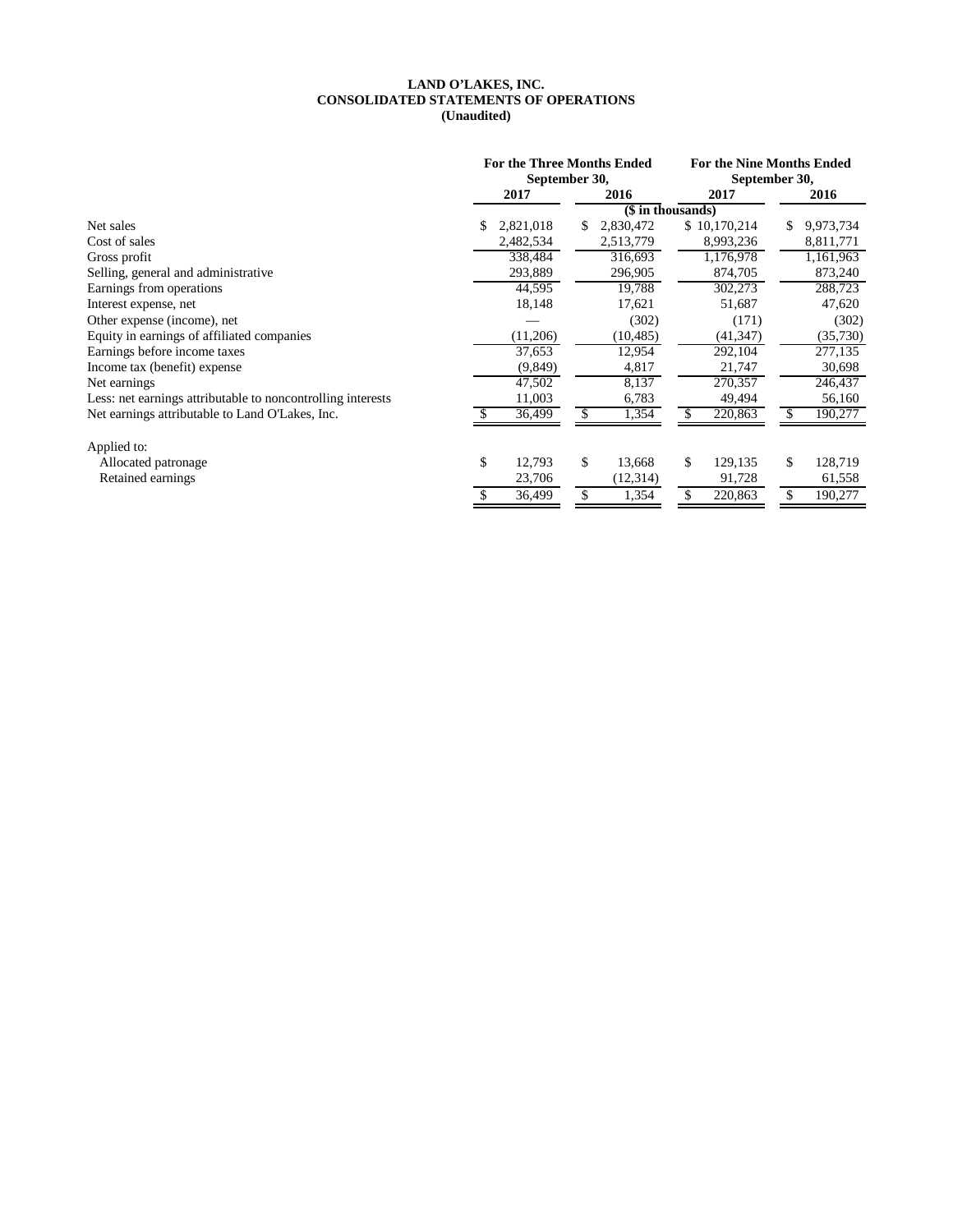## **LAND O'LAKES, INC. CONSOLIDATED STATEMENTS OF COMPREHENSIVE EARNINGS (Unaudited)**

|                                                                              | <b>For the Three Months Ended</b><br>September 30, |              | <b>For the Nine Months Ended</b><br>September 30, |        |    |         |      |         |
|------------------------------------------------------------------------------|----------------------------------------------------|--------------|---------------------------------------------------|--------|----|---------|------|---------|
|                                                                              |                                                    | 2017<br>2016 |                                                   | 2017   |    |         | 2016 |         |
|                                                                              |                                                    |              | $(s$ in thousands)                                |        |    |         |      |         |
| Net earnings                                                                 | S                                                  | 47,502       | S                                                 | 8,137  | \$ | 270,357 |      | 246,437 |
| Other comprehensive earnings, net of tax                                     |                                                    |              |                                                   |        |    |         |      |         |
| Pension and other postretirement adjustments, net of income taxes            |                                                    | 3.775        |                                                   |        |    | 11,349  |      |         |
| Cash flow hedge adjustments, net of income taxes                             |                                                    | 363          |                                                   | 1.079  |    | 854     |      | (2,099) |
| Foreign currency translation adjustments, net of income taxes                |                                                    | (1,133)      |                                                   | 2,515  |    | 1,918   |      | 7,216   |
| Total other comprehensive earnings (loss)                                    |                                                    | 3.005        |                                                   | 3,594  |    | 14.121  |      | 5.117   |
| Comprehensive earnings                                                       |                                                    | 50.507       |                                                   | 11.731 |    | 284,478 |      | 251,554 |
| Less: comprehensive earnings (loss) attributable to noncontrolling interests |                                                    | 10,246       |                                                   | 8,317  |    | 49,727  |      | 61,564  |
| Comprehensive earnings attributable to Land O'Lakes, Inc.                    |                                                    | 40.261       |                                                   | 3.414  |    | 234,751 |      | 189.990 |